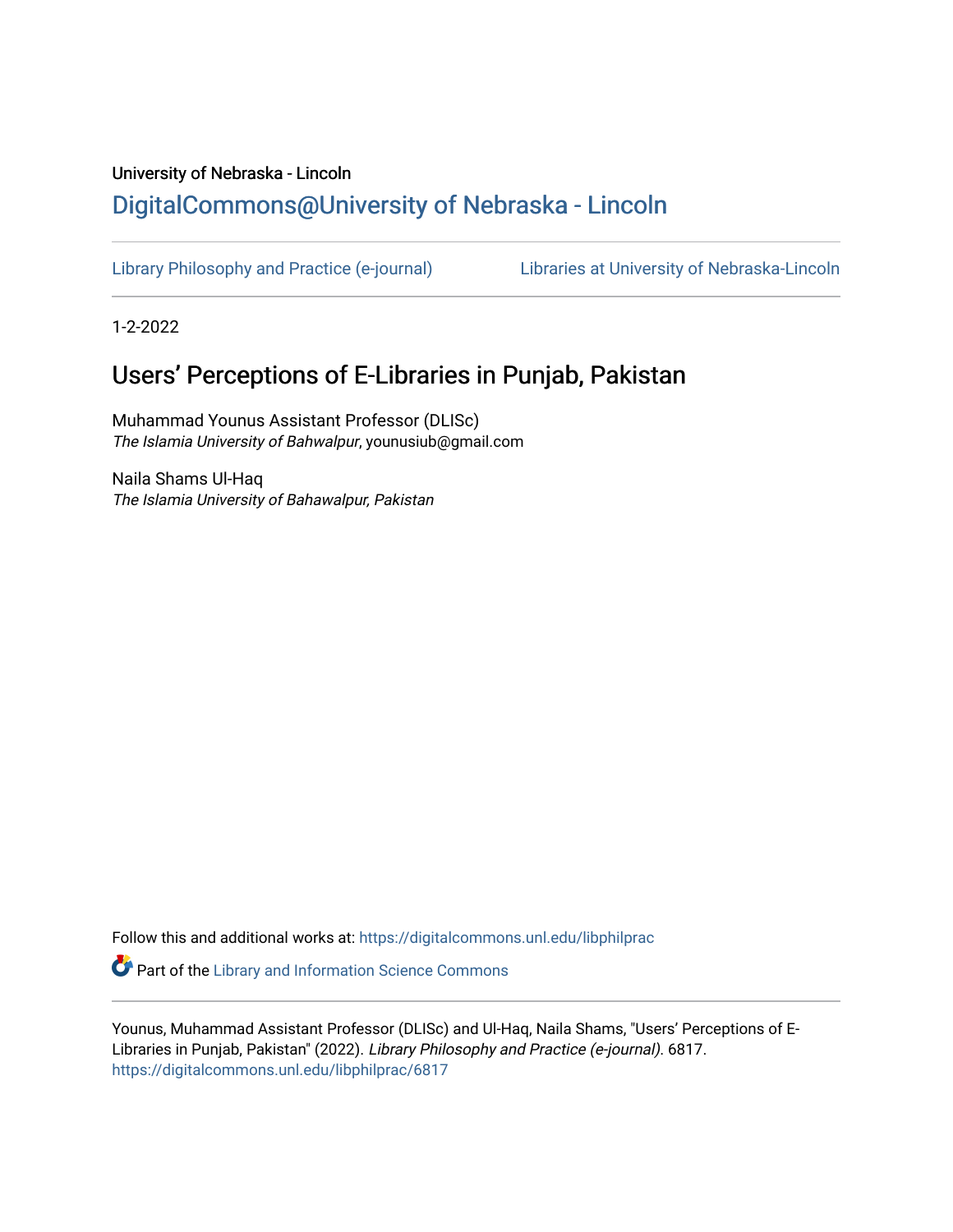## **Users' Perceptions of E-Libraries in Punjab, Pakistan**

 **Dr. Muhammad Younus 1** 

 **Naila Shams Ul-Haq 2** 

 *1Assistant Professor, Department of Library and Information Science, The Islamia University of Bahawalpur, Pakistan;*

 *2M.Phil Scholar, Department of Library and Information Science, The Islamia University of Bahawalpur, Pakistan*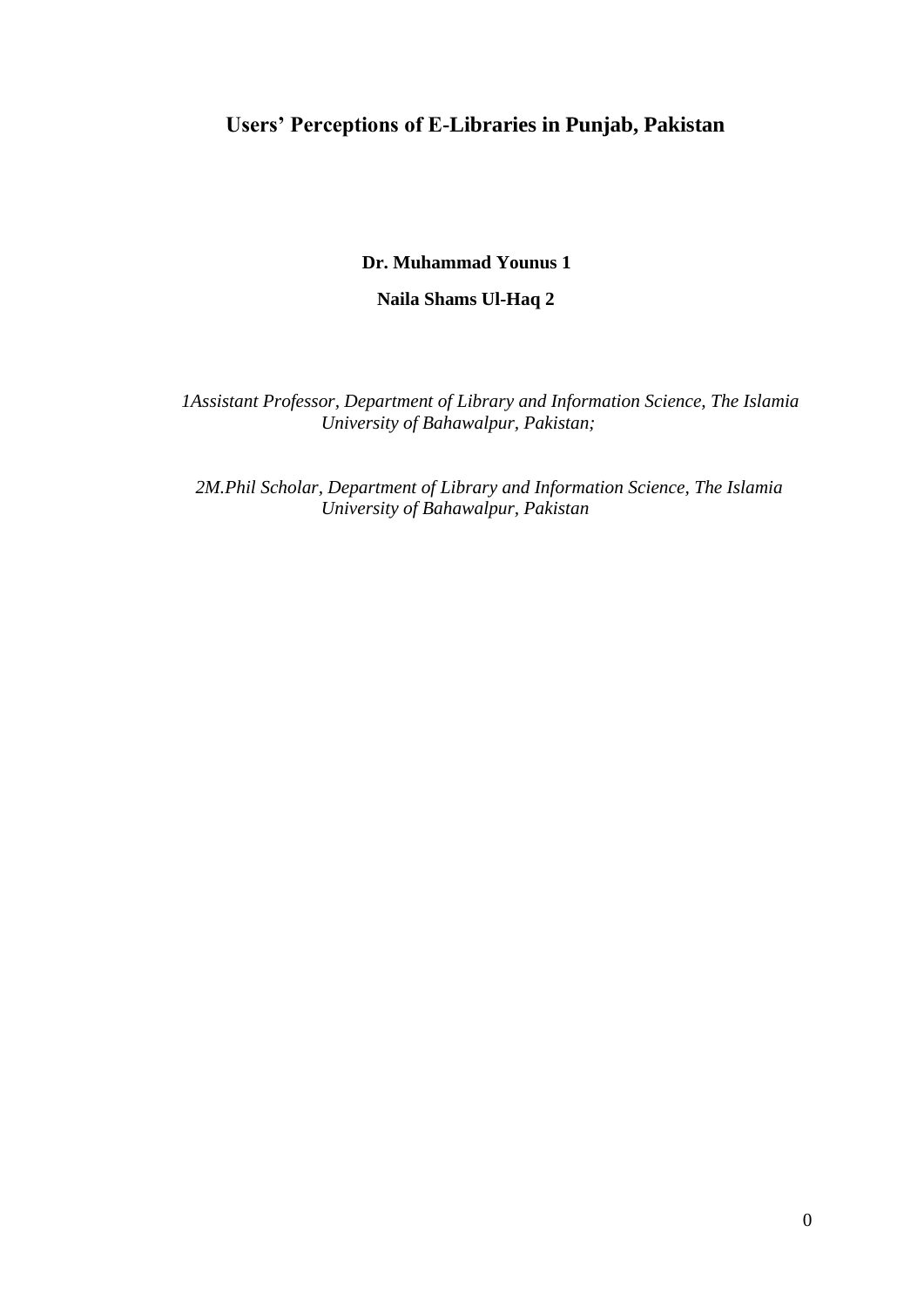### **Users' Perceptions of E-Libraries in Punjab, Pakistan**

 *Muhammad Younus* *Naila Shams Ul-Haq*

### **Abstract**

The present study employed a quantitative research approach to explore users' perceptions of e-libraries established under the Punjab E-Library Project (PELP) in Punjab, Pakistan. On the basis of the literature review, a questionnaire was developed to gather necessary data for addressing the research questions. The quantitative data was collected from users of four elibraries by employing the convenience sampling technique. The findings indicate that the majority of the respondents used e-libraries to gain benefit from their resources and services. The respondents used various electronic gadgets, such as desktop computers, laptops, smartphones, tablets to access and use resources and services of the libraries. The respondents viewed services of the libraries as reliable, user-friendly, and easily accessible. E-resources offered by the libraries adequately meet their information needs. The findings have implications for the library administration and LIS professionals to continue and further improve resources and services of the libraries in accordance with users' needs and expectation.

**Keywords:** Electronic libraries, digital libraries, electronic resources, electronic services, users' perceptions, Punjab e-library project, Punjab, Pakistan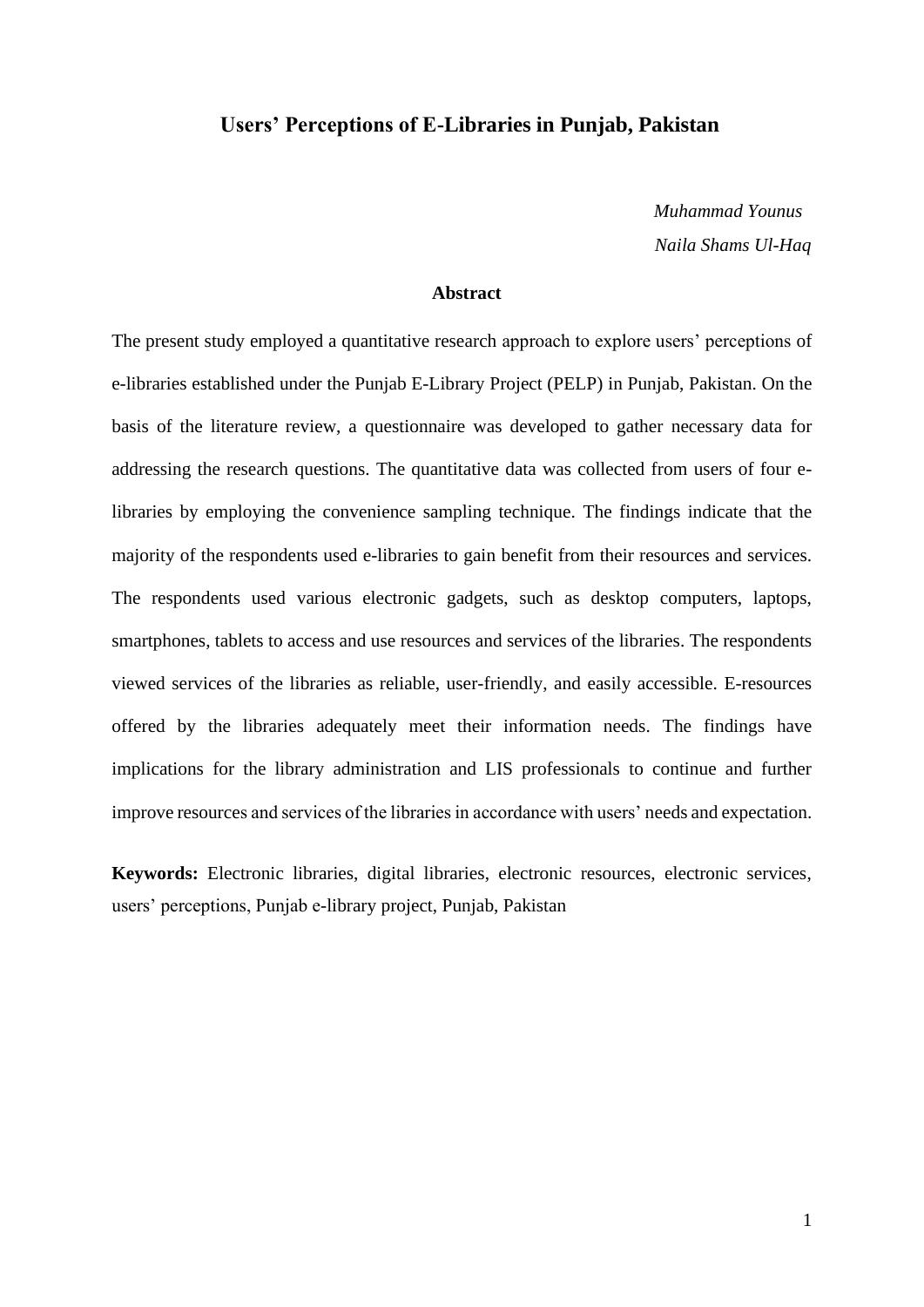### **Introduction**

 The first published usage of the term 'electronica libraries' (e-libraries) may be traced back to a report of the Corporation for National Research Initiatives (CNRI) published in 1988, which was further popularized by different organizations and Research in Digital Libraries (DLs) Initiative announced in late 1993 (Griffin, 1998). E-library has now become a buzzword in the ever-expanding field of knowledge, information, and learning. It is a modern form of a library that utilizes computer-based electronic resources to augment the process of learning and revamp library services (Okyere-Kwakye & Nor, 2020). It is a multi-disciplinary concept as several academic disciplines particularly relevant to computer science that includes information systems, data science, information technology, the web, artificial intelligence, cloud technology, and machine learning are utilized by such libraries for providing multidimensional services to their users (Kumar, Kumar, & Raj, 2018).

 The information systems have transformed researchers' information-seeking behavior, and electronic resources have become the most often used tools for researchers to stay up-to-date with new material in their respective specialized areas. Many educational institutions across the world have shifted from the traditional style of materials and study to digital formats (Olle and Borrego, 2010). E-libraries are a form of sophisticated, modernized, and complex information systems (Fox, 1993), as they serve highly diversified, integrated, interrelated, and interdependent services from selection, collection, preservation, distribution, and retention of the digitized resources. E-libraries are pivotal for providing the requisite data services promptly to the users regardless of their location (Venkata, 2009). The promise of an e-library resides in its usage of a digital network connection in the library, where users may enjoy the pleasure of being at a place while yet accessing the library's contents. Hence, an elibrary reduces physical barriers for information storage, access, recovery, and sharing of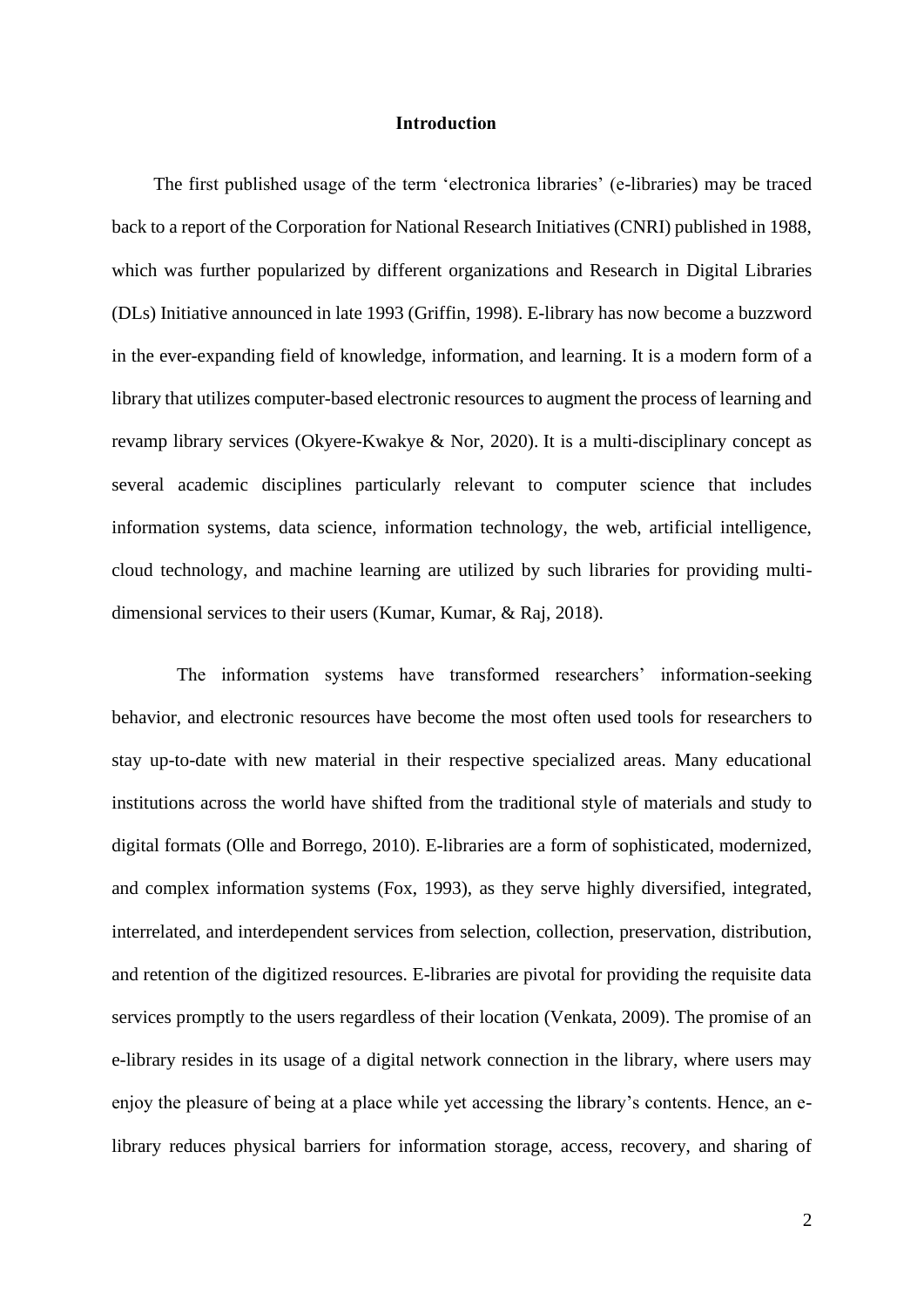information to users both locally and globally with the use of an internet network (Theresa  $\&$ Jerome, 2010).

### **Statement of the problem**

With the advent of ICT into libraries, the way the information is created, preserved, organized and disseminated has changed. It has also affected users' information seeking behavior. Users now expect the libraries to provide their required information at their offices, homes or whatever location they work at. Keeping in view benefits of e-libraries and users' expectations, the establishment of the e-libraries is on the rise across the globe. In Pakistan, the Government of Punjab has set up e-libraries in the major districts of the province to provide access to electronic resources and services in order to meet users' information needs remotely. In order to find out how far these e-libraries are effective in meeting uses' information needs, there was a need to explore users' perceptions and usage of these libraries, so that necessary measures can be taken to improve these libraries in line with users' expectations.

#### **Research questions of the study**

The purpose of this study is to explore users' perceptions of e-libraries in Punjab, Pakistan. It aims to address the following research questions:

- 1) What is the usage of e-libraries among users?
- 2) What electronic gadgets do users have to use resources and services of e-libraries?
- 3) What is the level of users' expertise to use electronic gadgets?
- 4) What are users' perceptions about e-libraries?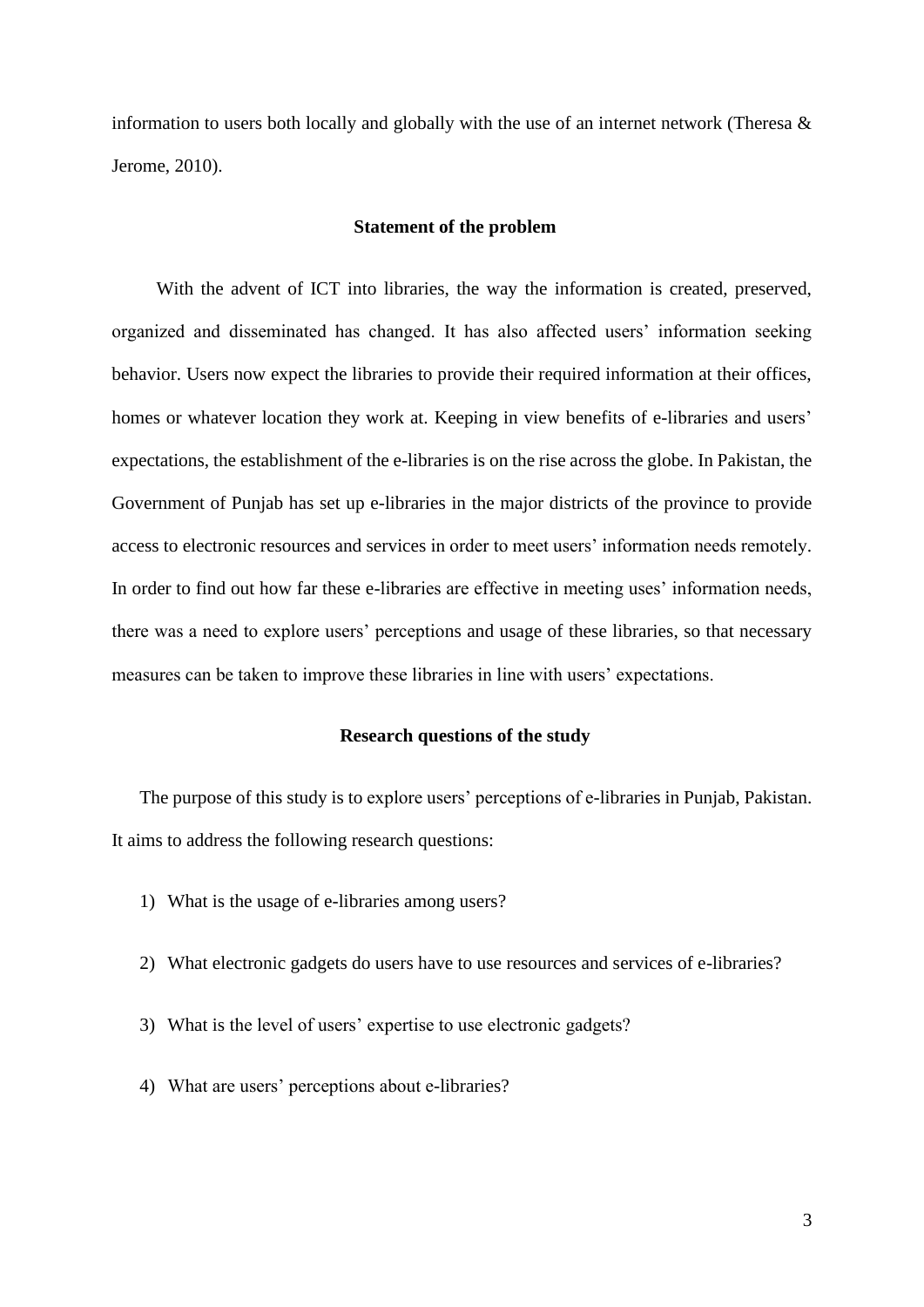#### **Literature review**

### **Need of e-libraries**

 The development of e-libraries or digital libraries or virtual libraries can be traced back to the production of the first-ever e-book by Guttenberg during the year of 1971 which came out as a result of quenching Michael S. Hart's thirst for serving the users of library services in e-formats (Bazillion, 2001). The advent of e-resources is a major innovation of the modern age that has a significant impact on the scholarly and educational community and the utilization of such information sources has been widely improved and established (Amjad, 2013).

 In recent times, the internet has revolutionized the concept of modern e-libraries. Being one of the most significant tools for searching, collecting, storing, retrieving, and disseminating information, it has paved the way for the robust establishment of such libraries across the globe (Arms, 2005). Digitized resources, especially e-journals, have become part and parcel of today's academia, and the academic community relies on them to a greater extent for delivering their professional, academic, and research endeavors (Feng, Jeusfeld, & Hoppenbrouwers, 2005).

The research fraternity prefers digital library resources because of their reliability, authenticity, and convenience (Chirra & Margam, 2009). The research conducted by Dorner (2004) brought out that there is a significant positive relationship between the procurement and implementation of e-resources and the academic and research output. A comparative study of the digital and physical libraries and their services in real-time setting by Notess (2004) at the Indiana University, USA, brought significant results regarding the usage of digitized resources than that of the traditional library services. Likewise, Al-Saleh (2004) found that 61.1% of the respondents utilize digital resources for preparing their class assignments in higher education institutions in Saudi Arabia. Whereas, 50% of them used these resources for academic pursuits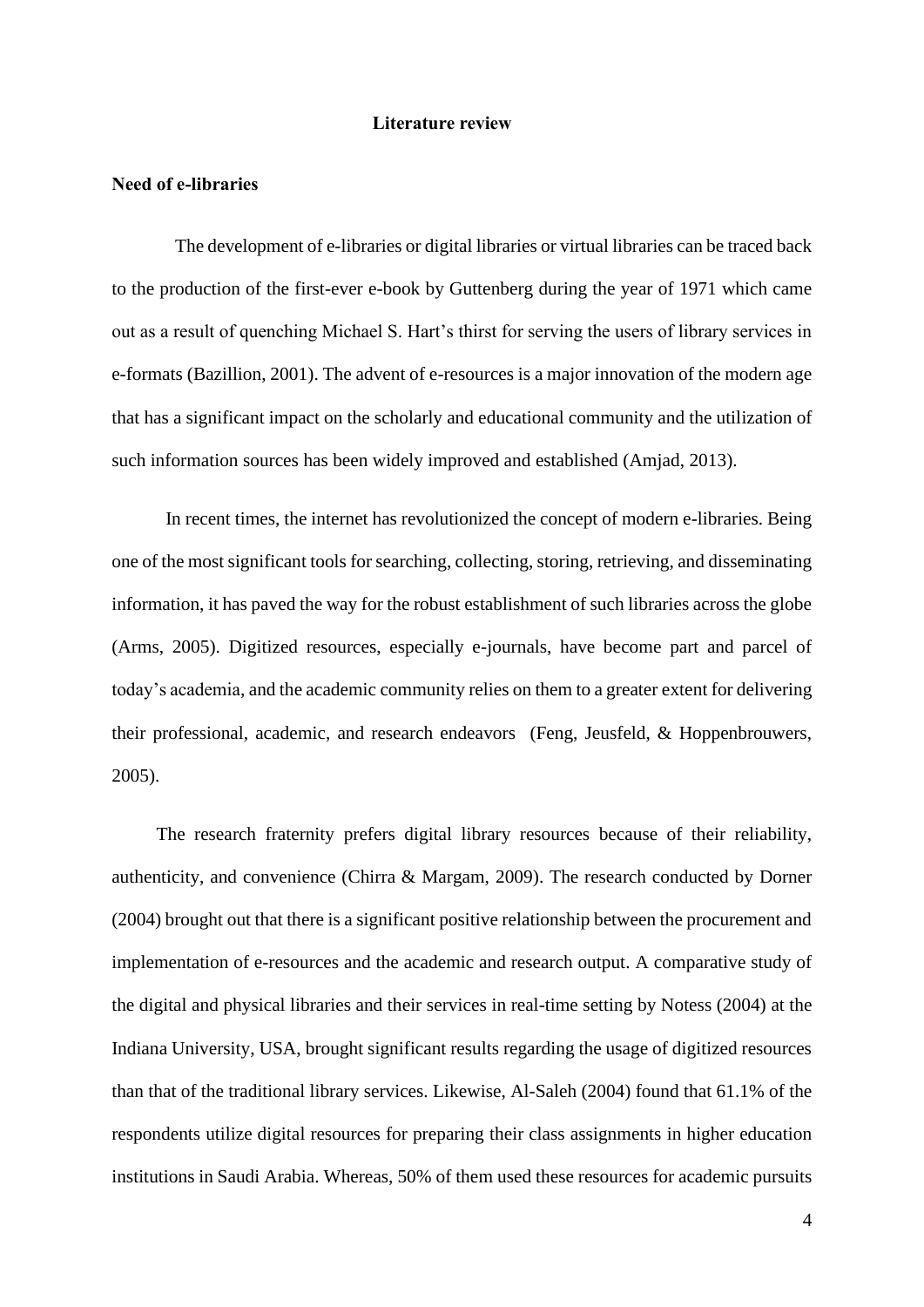and 47% of the participants benefited from such services for their personal use. As noted by Marchionini, Plaisant, and Komlodi (2003), the success of digital library resources may be assessed by the level of satisfaction expressed by the users, the achievement of their information needs, and enhancement in their achievements over time. A study conducted by Mandel and Minimanl (1997) concluded that e-resources and their usage for completion of academic and research pursuits appeared satisfactory to the users.

 McMartin et al. (2008) analyzed the responses of students and faculty members, regarding usage of electronic resources, from 119 institutes of higher learning across the United States. The survey concluded that the users were pleased with the services offered by digital libraries. There is a budding consensus of the researchers regarding the awe-inspiring role of digital resources to augment their respective research agenda and share authentic knowledge through e-resources, especially using e-journals (Borrego, 2007). There is a mounting indication that technologically-enabled learning environments have a positive correlation with education and economic advancement and providing life opportunities (Thioune, 2003). Another research study conducted by Hoq (2015) underscores that ICT interventions in the provision of library services can accelerate life opportunities for the users as compared to the traditional library setups. Hence, digital libraries are pivotal in the sense that they can help bridge the widespread digital divide as well as reduce the urban-rural disparities across communities (Bashir, 2011). A study in the context of rural communities of Malaysia highlights that e-libraries can potentially advance the literacy rates (Ramzan, 2004), health and wellbeing, and economic opportunities that may lead towards community empowerment (Samsuddin & Shaffril, 2019). In short, e-libraries facilitate effective information distribution to all users at a low cost and play a critical role in knowledge development and distribution (Anyim, 2018).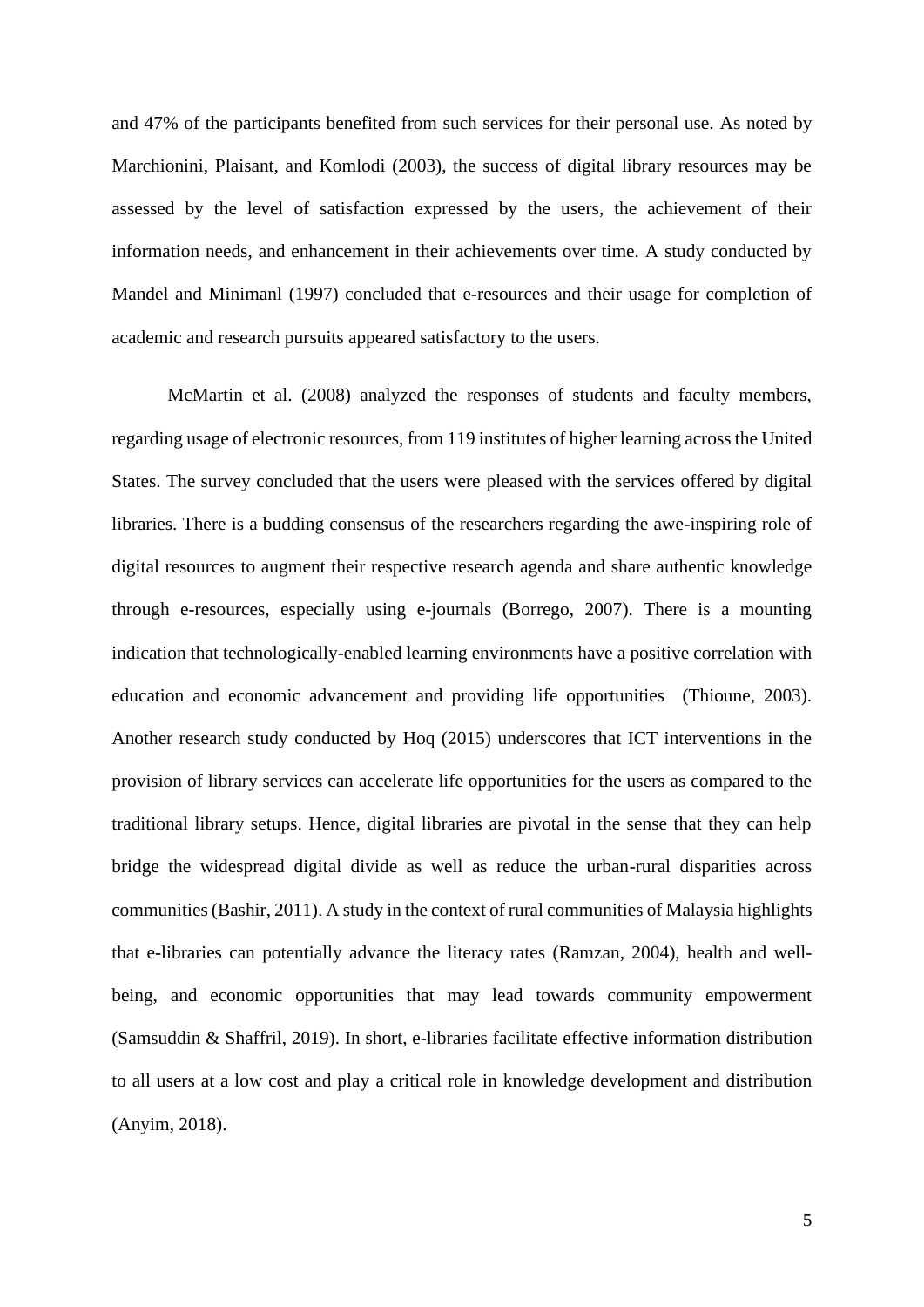### **Establishment of e-libraries in Punjab**

The Government of Punjab established e-libraries under the Punjab E-Library Project in the major districts across the province in order to revive and thrive the culture of reading and learning amongst the public at large. These libraries are linked to a central digital platform, called Central Digital Library, at the Data Centre of Punjab Information Technology Board in Lahore. This platform provides users with the access to multiple e-resources such as, e-books, e-journals, e-theses, documentaries, audio-visual materials, e-magazines, national and international e-newspapers, reference materials, data sources, and hundreds of indigenous documents (E-library, n. d.).

The main objectives of e-libraries are as follows:

- "Revitalization of the listening and thinking culture in the broader public, particularly among kids, families, and elderly persons;
- Inculcate e-reading and e-learning culture between the general public, students, teachers, and our society at great;
- Establish and run a centralized Digital Library of e-books, e-theses, Pakistani laws, Pakistani press clippings, annual company reports, and indexes of Pakistani periodicals, documentaries, and DVDs;
- Investigate and supply free, paid, subscription, and indigenous e-resources;
- Promote and convince authors/publishers to make eversions of their publications freely available online readings and charged downloading via electronic payments (simple paisa, for example);
- Give general population online access to great worldwide e-collections;
- Give network access by VPN and on-site access via hotspots in Punjab libraries;
- Economize access to information" (E-library, n. d.).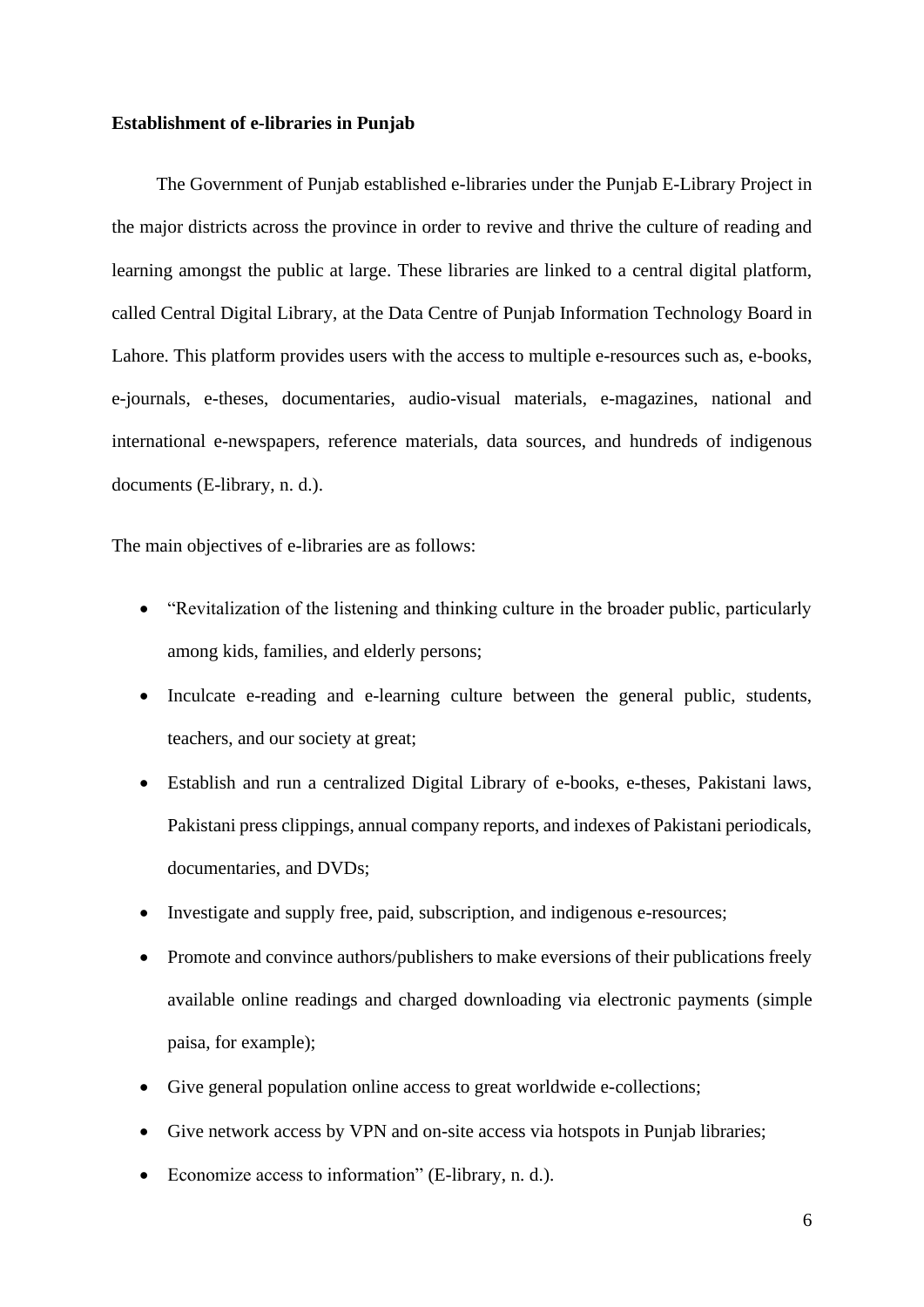### **Research methodology**

 The present study employed the quantitative research method to address the research questions. On the basis of literature review, a questionnaire was designed to explore users' perceptions about e-libraries. The necessary quantitative data was collected from users of four e-libraries established under the Punjab E-Library Project in South Punjab, Pakistan i.e. E-Library Bahawalpur, E-library Rahim Yar Khan, E-Library Multan, and E-Library Vehari. by employing the convenience sampling technique.

#### **Data analysis**

 The data gathered through the questionnaire was entered into IBM-SPSS, Statistics, Version 21 for analysis. The descriptive statistics (i.e. means, frequencies, percentages, andstandard deviation values) have been used to analyze and describe the data. The data are analyzed and presented under the following sections.

### **Response rate**

 Out of 400 respondents who were delivered the questionnaires, 301 respondents filled and returned the questionnaire with a response rate of around 75%. Amongst these 301 respondents, the majority of the respondents 92 (30.5%) belonged to e-library Vehari, 81 (27.0%) to e-library Bahawalpur, 70 (23.2%) to e-library Multan and 58 (19.3%) to e-library Rahim Yar Khan (Table 1).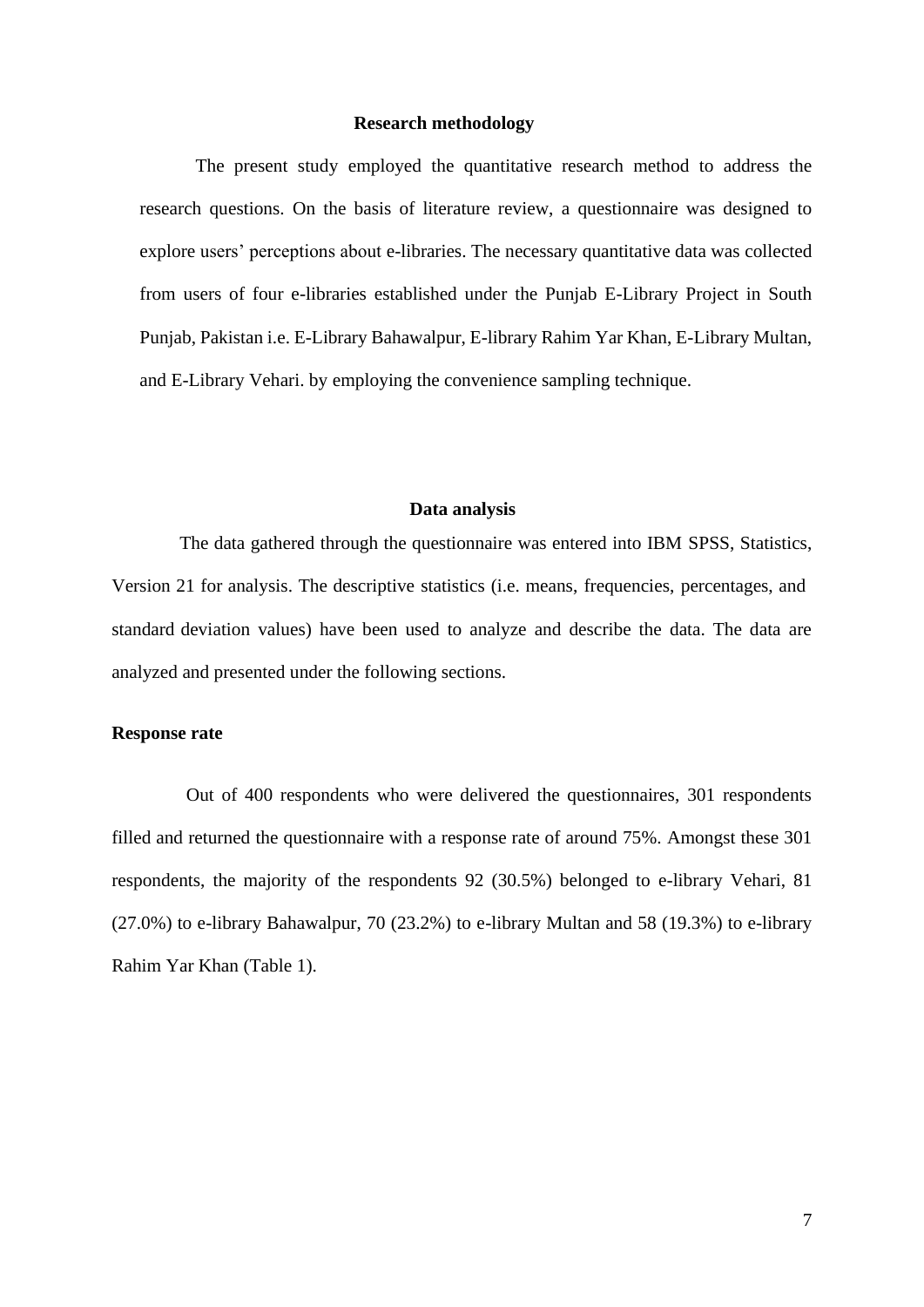Table 1: Response rate  $(N = 301)$ 

| Name of e-library         | <b>Frequency</b> | Percentage |
|---------------------------|------------------|------------|
| E-Library Vehari          | 92               | 30.5       |
| E- Library Bhawalpur      | 81               | 27.0       |
| E- Library Multan         | 70               | 23.2       |
| E- Library Rahim Yar Khan | 58               | 19.3       |
| <b>Total</b>              | 301              | 100.0      |

## **Respondents' gender**

 Among 301 total respondents, the majority of the respondents (221, 73.4 %) were male and 80 (26.6%) were female (Table 2).

Table 2: Respondents' gender (N=301)

| Gender       | <b>Frequency</b> | Percentage |
|--------------|------------------|------------|
| Male         | 221              | 73.4       |
| Female       | 80               | 26.6       |
| <b>Total</b> | 301              | 100.0      |

**Respondents' area**

Out of 301 respondents, 157 (52.2 %) respondents hailed from rural areas, while 144 (47.8%) were from urban backgrounds (Table 3).

| A roo                              | Froquency |
|------------------------------------|-----------|
| Table 3: Respondents' area (N=301) |           |
|                                    |           |

| Area         | Frequency | Percentage   |
|--------------|-----------|--------------|
| Rural        | 157       | 52.2         |
| Urban        | 144       | 47.8         |
| <b>Total</b> | 301       | <b>100.0</b> |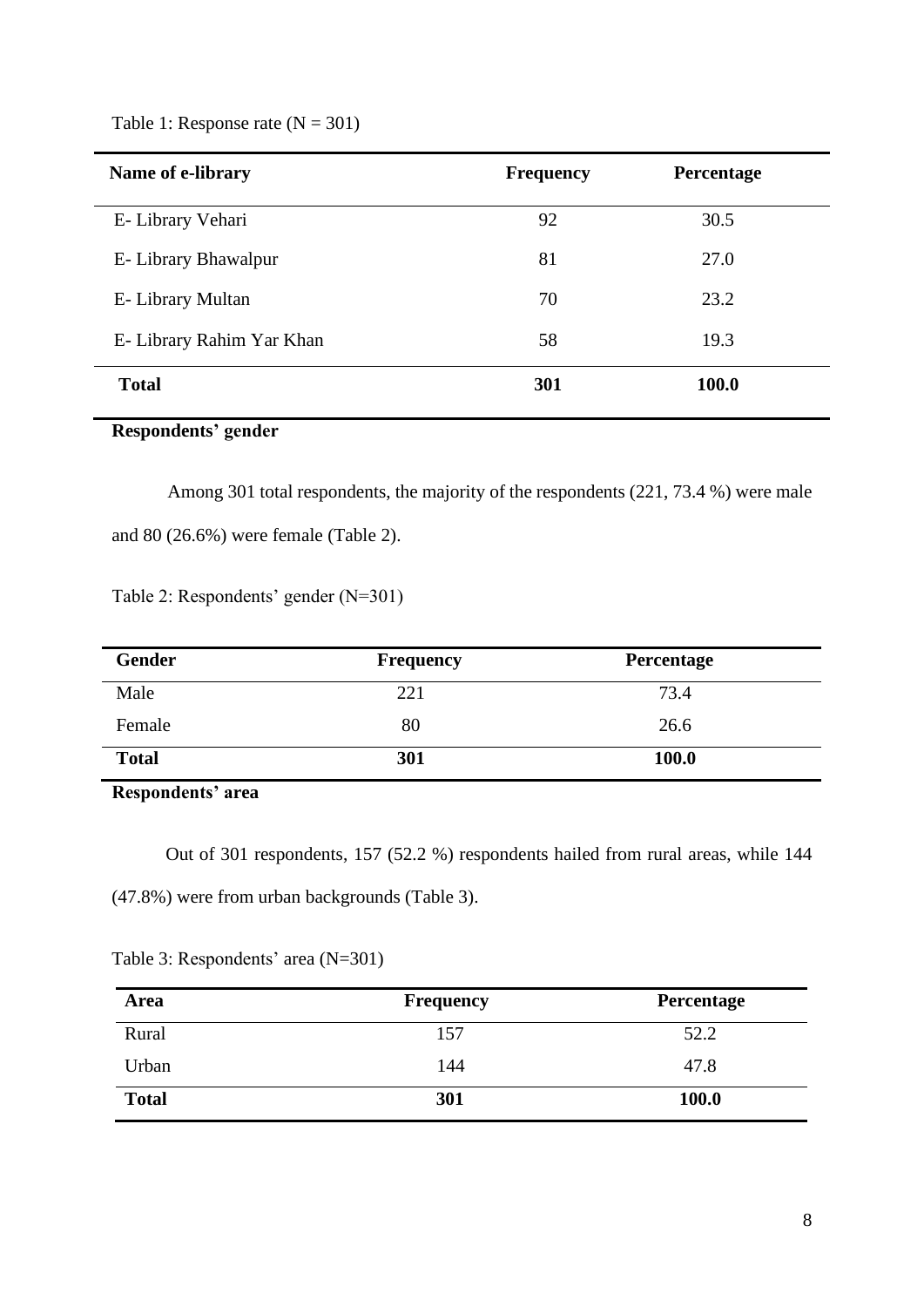### **Respondents' age group**

As far as age groups of the respondents is concerned, the majority of the respondents 182 (60.5%) were between 21-25 years of age, 75 (24.9%) were between 15-20 years of age, and 44 (14.6%) were between 26-29 years of age (Table 4).

| <b>Age Group</b> | <b>Frequency</b> | Percentage   |
|------------------|------------------|--------------|
| $21-25$ years    | 182              | 60.5         |
| $15-20$ years    | 75               | 24.9         |
| $26-29$ years    | 44               | 14.6         |
| <b>Total</b>     | 301              | <b>100.0</b> |

Table 4: Respondents' age group (N=301)

### **Respondents' academic qualification**

Respondents were asked to inform about their academic qualifications. Out of 301 respondents, the majority of the respondents 125 (41.5%) held a Master's degree, 91 (30.2%) an undergraduate degree, 43 (14.3%) an intermediate certificate, while 39 (13.0 %) had an M.Phil, degree and 3 (1.0 %) a Ph.D. degree (Table 5).

Table 5: Respondents' academic qualification (N=301)

| <b>Academic qualification</b> | <b>Frequency</b> | Percentage |
|-------------------------------|------------------|------------|
| Master                        | 125              | 41.5       |
| Undergraduate                 | 91               | 30.2       |
| Intermediate                  | 43               | 14.3       |
| M.Phil                        | 39               | 13.0       |
| Ph.D.                         | 3                | 1.0        |
| <b>Total</b>                  | 301              | 100.0      |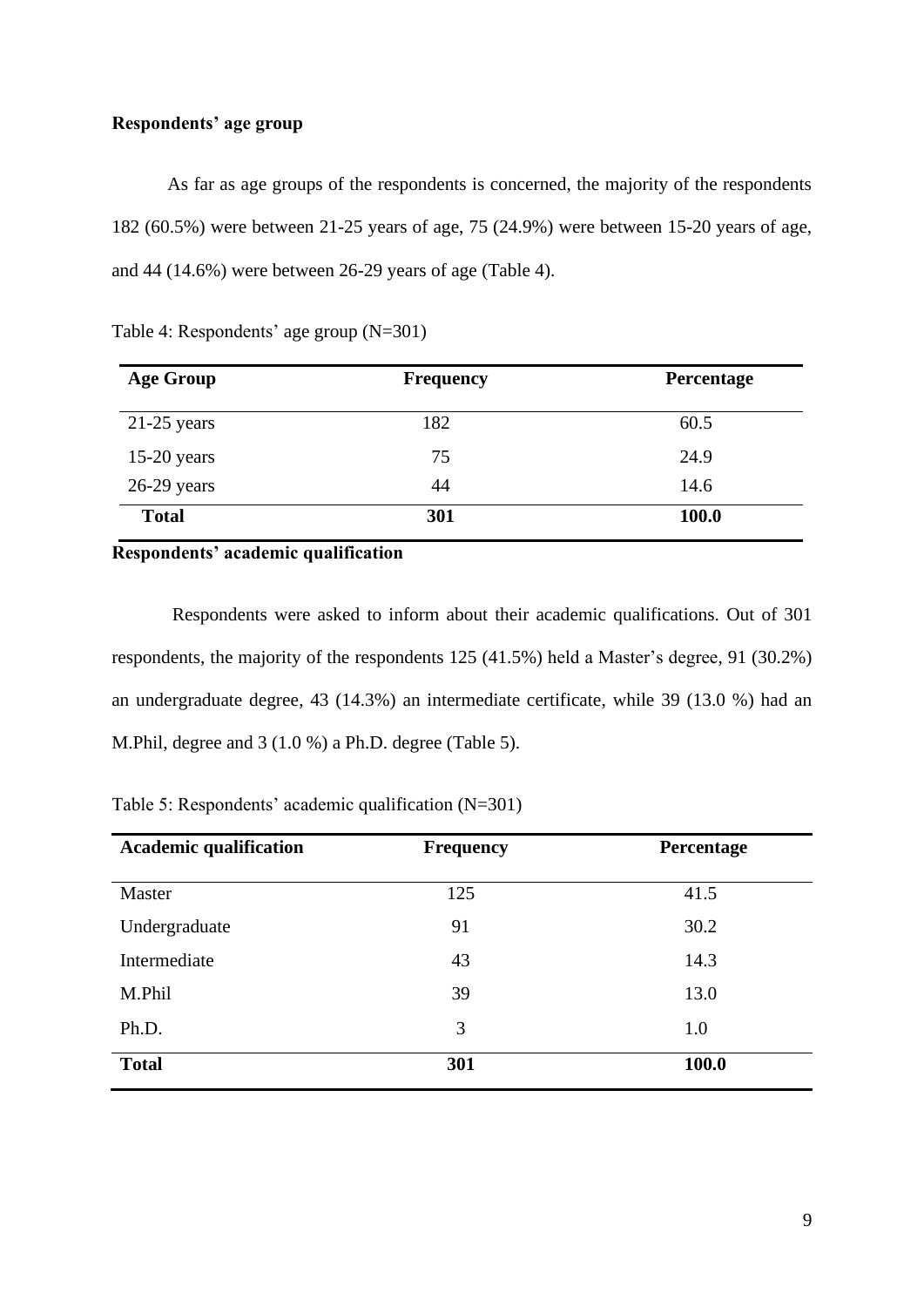### **Usage of e-library**

 The respondents were asked to inform whether they used the e-library. Out of 301 respondents, most of the respondents (251, 83.4%) informed that they used services and resource of the e-library, while 50 (16.6%) respondents denoted that they did not utilize the elibrary services and resources (Table 6).

| Use of e-library | <b>Frequency</b> | Percentage |
|------------------|------------------|------------|
| Yes              | 251              | 83.4       |
| N <sub>o</sub>   | 50               | 16.6       |
| Total            | 301              | 100.0      |

Table 6: Usage of e-library (N=301)

### **Duration of e-library usage**

 Of the 251 respondents who used the e-library, 113 (45.0%) respondents had been using the e-library for less than one year and 112 (44.6%) participants for 1-2 years. While, 21 (8.4%) respondents informed that they had been benefitting from the services and resources of the e-library for 3-5 years, and only 5 (2.0%) respondents for more than five years (Table 7).

Table 7: Duration of e-library usage (N=251)

| <b>Duration</b>   | <b>Frequency</b> | Percentage |
|-------------------|------------------|------------|
| Less than 1 Year  | 113              | 45.0       |
| 1-2 Years         | 112              | 44.6       |
| 3-5 Years         | 21               | 8.4        |
| More than 5 Years | 5                | 2.0        |
| <b>Total</b>      | 251              | 100.0      |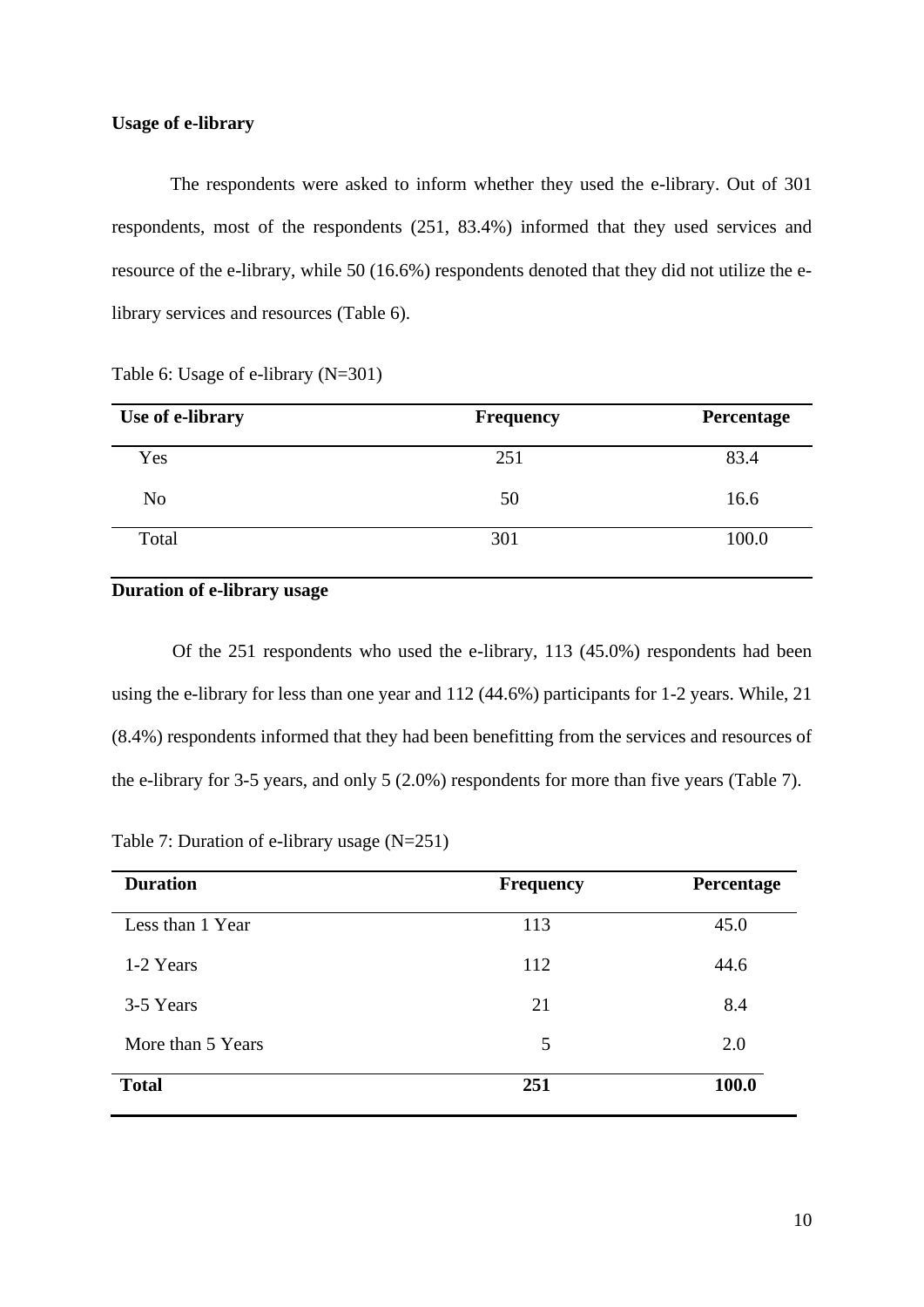### **Amount of time spent on using e-library**

Out of 251 survey respondents who used the e-library, 124 (49.4%) participants informed that they usually spent one hour or less in a week on using the e-library, 102 (40.6%) 1-5 hours, 23 (9.1%) 5-10 hours per week. While, only 2 (0.8%) participants reported that they spent more than 10 hours per week to utilize the e-library **(**Table 8)**.**

Table 8: Time spent on using the e-library (N=251)

| Time spent     | <b>Frequency</b> | Percentage |
|----------------|------------------|------------|
| 1 hour or less | 124              | 49.4       |
| $1-5$ hours    | 102              | 40.6       |
| $5-10$ hours   | 23               | 9.1        |
| Over 10 hours  | $\overline{2}$   | 0.8        |
| <b>Total</b>   | 251              | 100.0      |

### **Availability of electronic gadgets with respondents**

 Out of 301 respondents, 109 (36.2%) respondents had desktop computers, 86 (28.6%) laptops, 72 (23.9%) smartphones, 34 (11.3%) tablets for using the resources and services of the e-library (Table 9).

| Table 9: Availability of electronic gadgets with the respondents $(N=301)$ |  |  |
|----------------------------------------------------------------------------|--|--|
|                                                                            |  |  |
|                                                                            |  |  |
|                                                                            |  |  |

| <b>Type of Gadgets</b> | <b>Frequency</b> | Percentage |
|------------------------|------------------|------------|
| Desktop                | 109              | 36.2       |
| Laptop                 | 86               | 28.6       |
| Smartphone             | 72               | 23.9       |
| Tablet                 | 34               | 11.3       |
| <b>Total</b>           | 301              | 100.0      |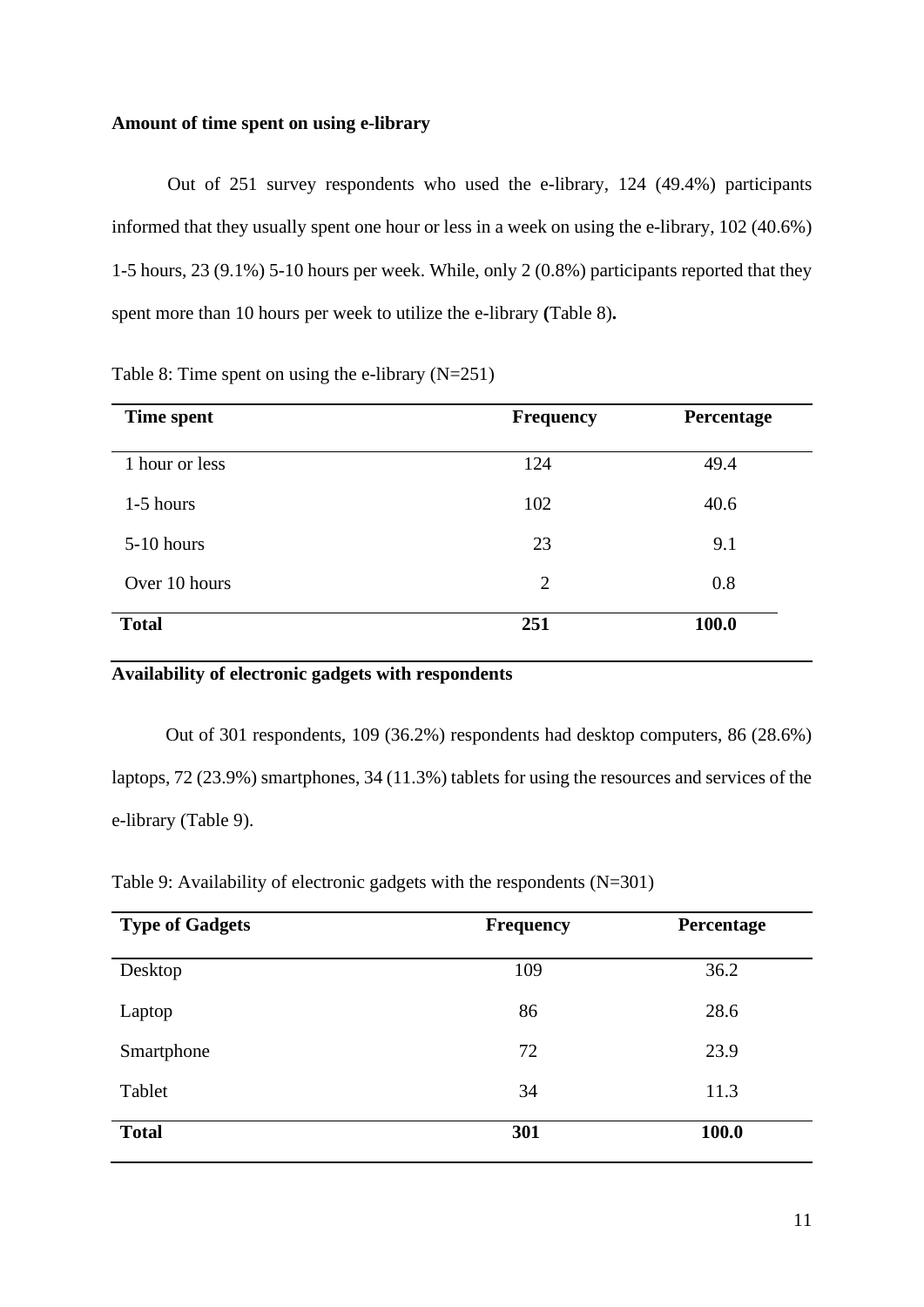#### **Respondents' expertise in operating electronic gadgets**

The participants were asked to rate the level of their expertise to use various electronic gadgets required to access electronic resources and services offered by the e-library. The majority of the respondents (99, 32.9%) rated the level of their expertise to use electronic gadgets as very good, 77 (25.6%) as excellent, 69 (22.9%) as good, 52 (17.3%) as satisfactory. While, 4 (1.3%) respondents reported that they lacked necessary expertise to use the electronic gadgets (Table 10).

| <b>Level of Expertise</b> | <b>Frequency</b> | Percentage |
|---------------------------|------------------|------------|
| Very Good                 | 99               | 32.9       |
| Excellent                 | 77               | 25.6       |
| Good                      | 69               | 22.9       |
| Satisfactory              | 52               | 17.3       |
| Unsatisfactory            | $\overline{4}$   | 1.3        |
| <b>Total</b>              | 301              | 100.0      |

Table 10: Respondents' expertise in operating electronic gadgets (N=301)

### **Respondents' perceptions about e-libraries**

The respondents' perceptions about e-libraries (EL) and their resources and services were obtained by using a five-point Likert scale (1=Strongly disagree, 2=Disagree, 3=Undecided, 4=Agree, 5= Strongly agree). The respondents agreed that the services offered by EL are user-friendly (M=3.95, SD=.872) and easily accessible (M=3.88, SD=.948). They agreed that EL has revived the reading and learning culture (M=3.88, SD=.753), inculcated ereading and e-learning culture in users, especially amongst students (M=3.88, SD=.723). They also agreed that the services offered by EL are reliable (M=3.87, SD=.855), the material they need for studies come from EL (M=3.86, SD=.850), e-resource offered by the EL meet their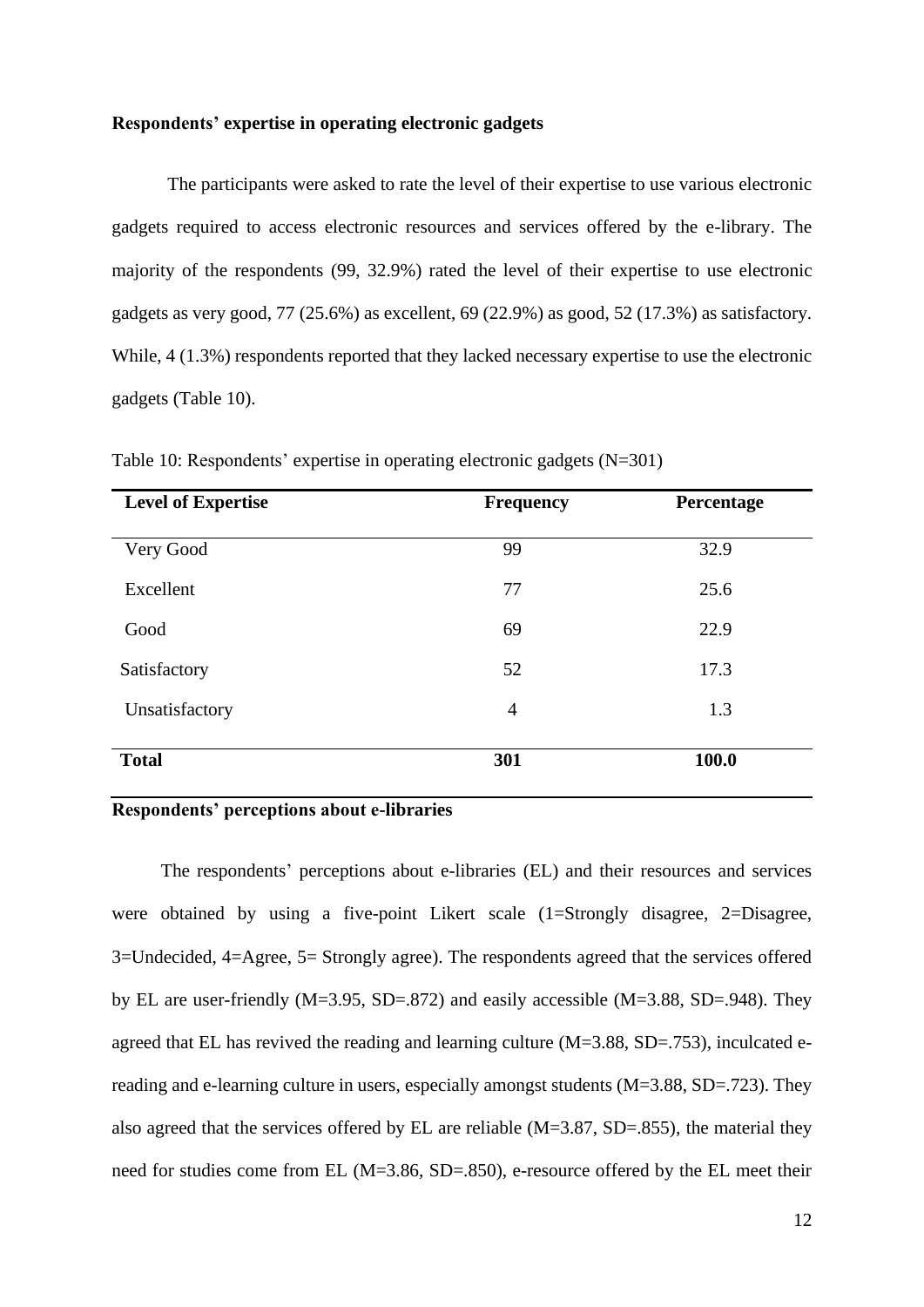information needs (M=3.85, SD=.846), they often utilize the EL and its resources and services (M=3.71, SD=.792) (Table 11).

| <b>Statements</b>                                      | N   | <b>Mean</b> | <b>SD</b> |
|--------------------------------------------------------|-----|-------------|-----------|
| The services offered by EL are user-friendly           | 301 | 3.95        | .872      |
| The services offered by EL are easily accessible       | 301 | 3.88        | .948      |
| EL has revived the reading and learning culture        | 301 | 3.88        | .753      |
| EL has inculcated e-reading and e-learning culture in  | 301 | 3.88        | .723      |
| users, especially amongst students                     |     |             |           |
| The services offered by EL are reliable                | 301 | 3.87        | .855      |
| The material I need for my studies come from e-library | 301 | 3.86        | .850      |
| E-resources offered by EL meet my information needs    | 301 | 3.85        | .846      |
| I often utilize the e-Library and its resources        | 301 | 3.71        | .792      |

Table 11: Respondents' perceptions about e-libraries

 T-test was performed to determine the difference between perceptions of male and female participants regarding EL. No significant difference between the perceptions of male and female participants about e-library, and its resources and services was found, with the significant value of 0.615 (Table 12).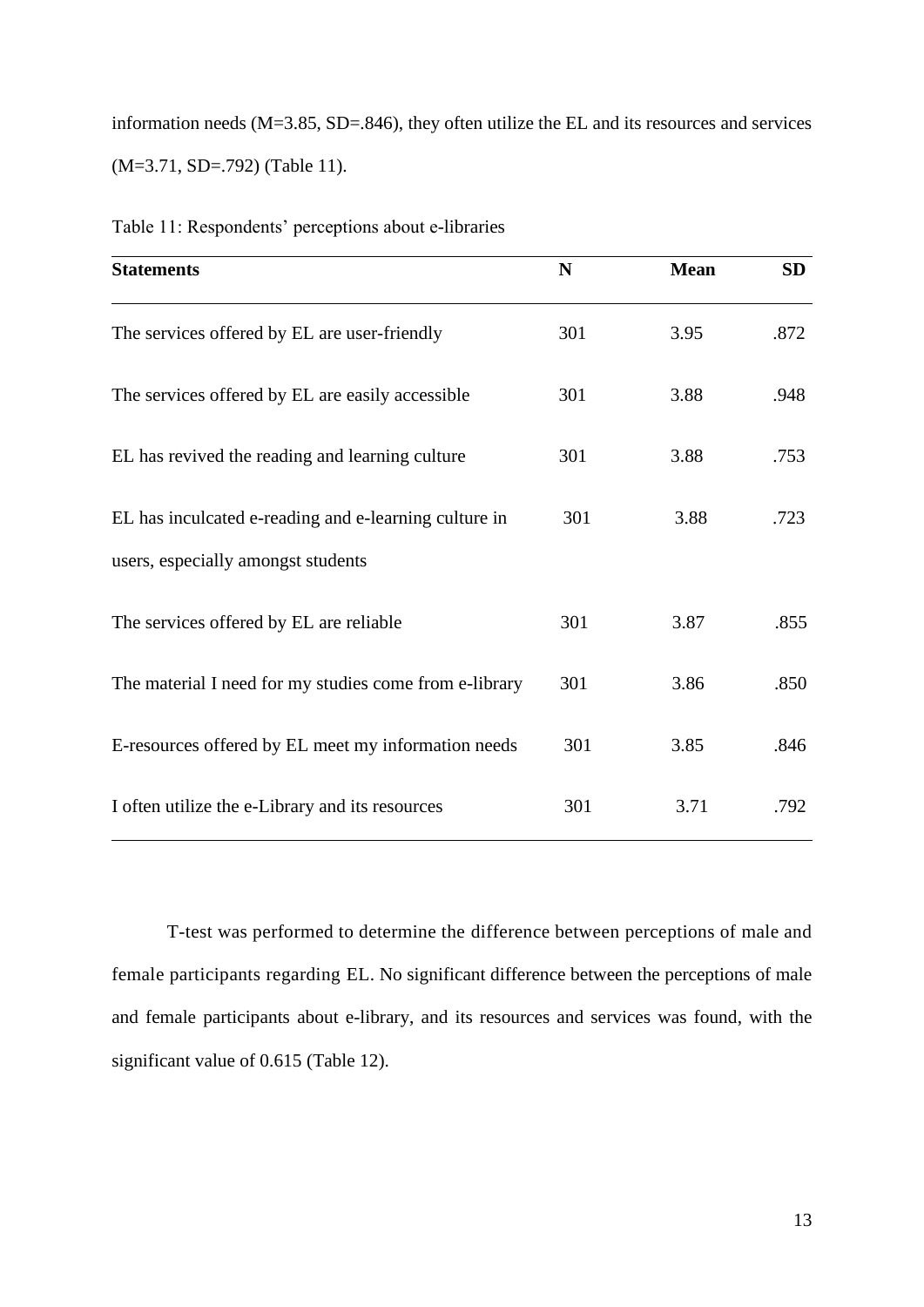| $5^{\text{under}}$<br><b>Statement</b> | N   | <b>Gender</b> | <b>Mean</b> | T    | Sig. |
|----------------------------------------|-----|---------------|-------------|------|------|
| Perceptions about e-library            | 221 | Male          | 3.78        |      |      |
|                                        |     |               |             | .504 | .615 |
|                                        | 80  | Female        | 3.74        |      |      |
|                                        |     |               |             |      |      |

Table 12: Result of t-test regarding respondents' perceptions about e-library with respect to gender

 Similarly, a t-test was performed to determine the difference between the perceptions of respondents living in rural and urban areas about EL. There is a statistically significant difference between the perceptions of respondents hailing from rural and urban areas about resources and services of EL, as the value of p is .001 which is less than the significant value of .05 (Table 13).

Table 13: Result of t-test regarding respondents' perceptions about e-library with respect to area

| <b>Statement</b>            | N   | Area  | <b>Mean</b> | Т     | Sig. |
|-----------------------------|-----|-------|-------------|-------|------|
| Perceptions about e-library | 157 | Rural | 3.88        |       |      |
|                             |     |       |             | 3.555 | .001 |
|                             | 144 | Urban | 3.64        |       |      |

### **Findings of the study**

 The major findings of the study with relation to the research questions are described as follows:

### *R.Q1. What is the usage of e-libraries among users?*

 The results show that the majority of the respondents used resources and services of e-libraries. Most of them had been using the libraries for less than two years, some of them for more than three years and a small number of participants for more than five years. Nearly half of the respondents spent one hour per week on using the library. A significant number of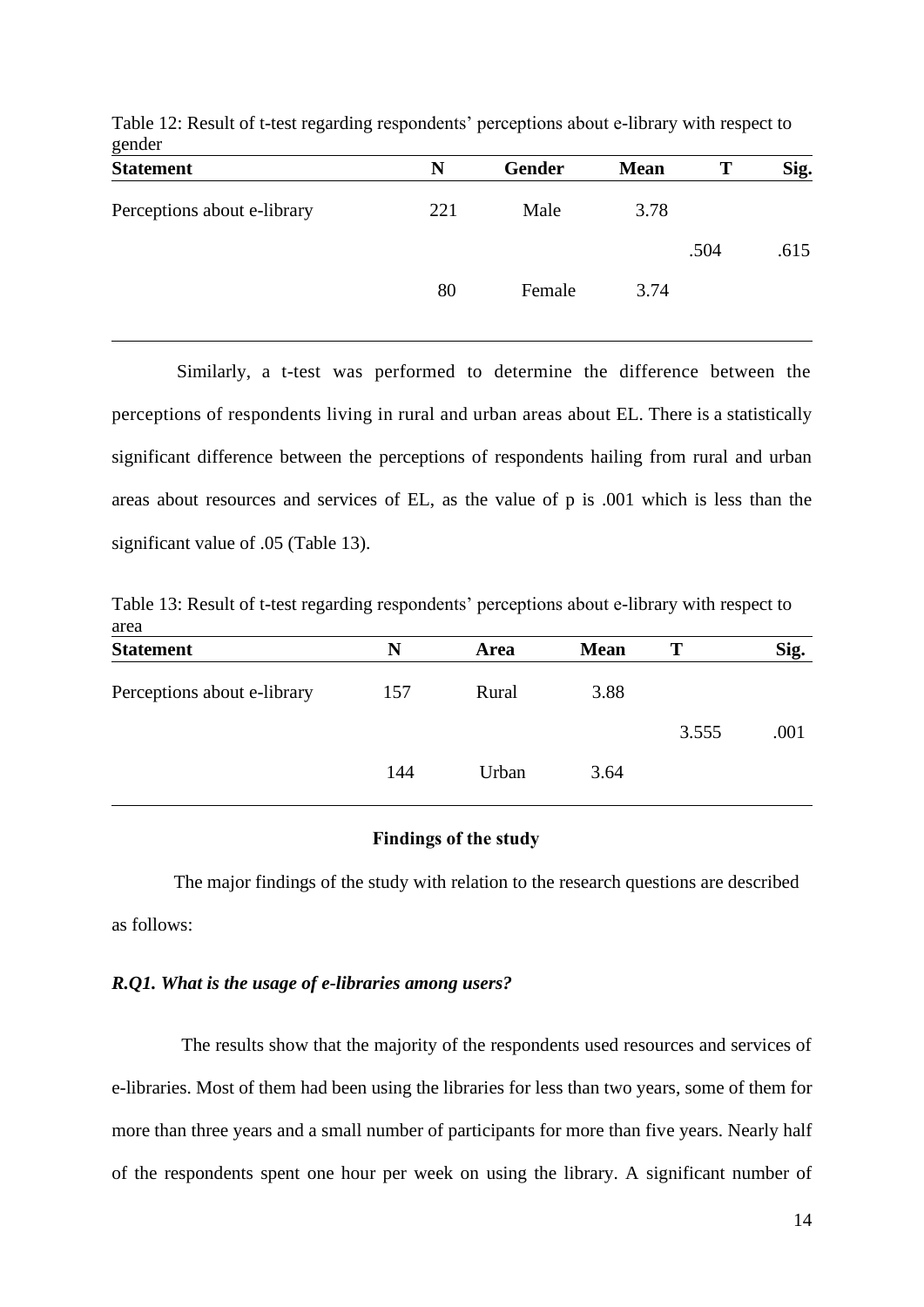participants used the library for one to five hours a week, while some of them benefitted from the library resources and service for five to ten hours in a week.

### *R.Q 2. What electronic gadgets do the users have to use resources and services of elibraries?*

The findings reveal that most of the respondents had desktop computers to access and use resources and services of the e-libraries. A significant number of participants had laptops and smartphones, while some of them possessed tablets for this purpose.

### *R.Q 3. What is the level of users' expertise to use electronic gadgets?*

 The majority of the respondents rated the level of their expertise to use electronic gadgets as very good, a significant number of participants as excellent, another significant number of users as good, while some of them rated their expertise to use the gadgets as satisfactory. It implies that most the respondents possessed adequate skills to use electronic gadgets effectively to use e-library resources and services.

### *R.Q. 4. What are users' perceptions about e-libraries?*

 The respondents considered that services offered by e-libraries are user-friendly, easily accessible and reliable. They were of the view that e-libraries have revived the reading and learning culture, and inculcated e-reading and e-learning habits in users. E-resource offered by the libraries meet their information needs as they obtained most of the reading material they needed for studies from the e-libraries. The respondent seemed satisfied with resources and services of the libraries. No significant difference between the perceptions of male and female participants about e-library, and its resources and services was found. Whereas, a statistically significant difference between the perceptions of respondents hailing from rural and urban areas about e-library resources and services was found.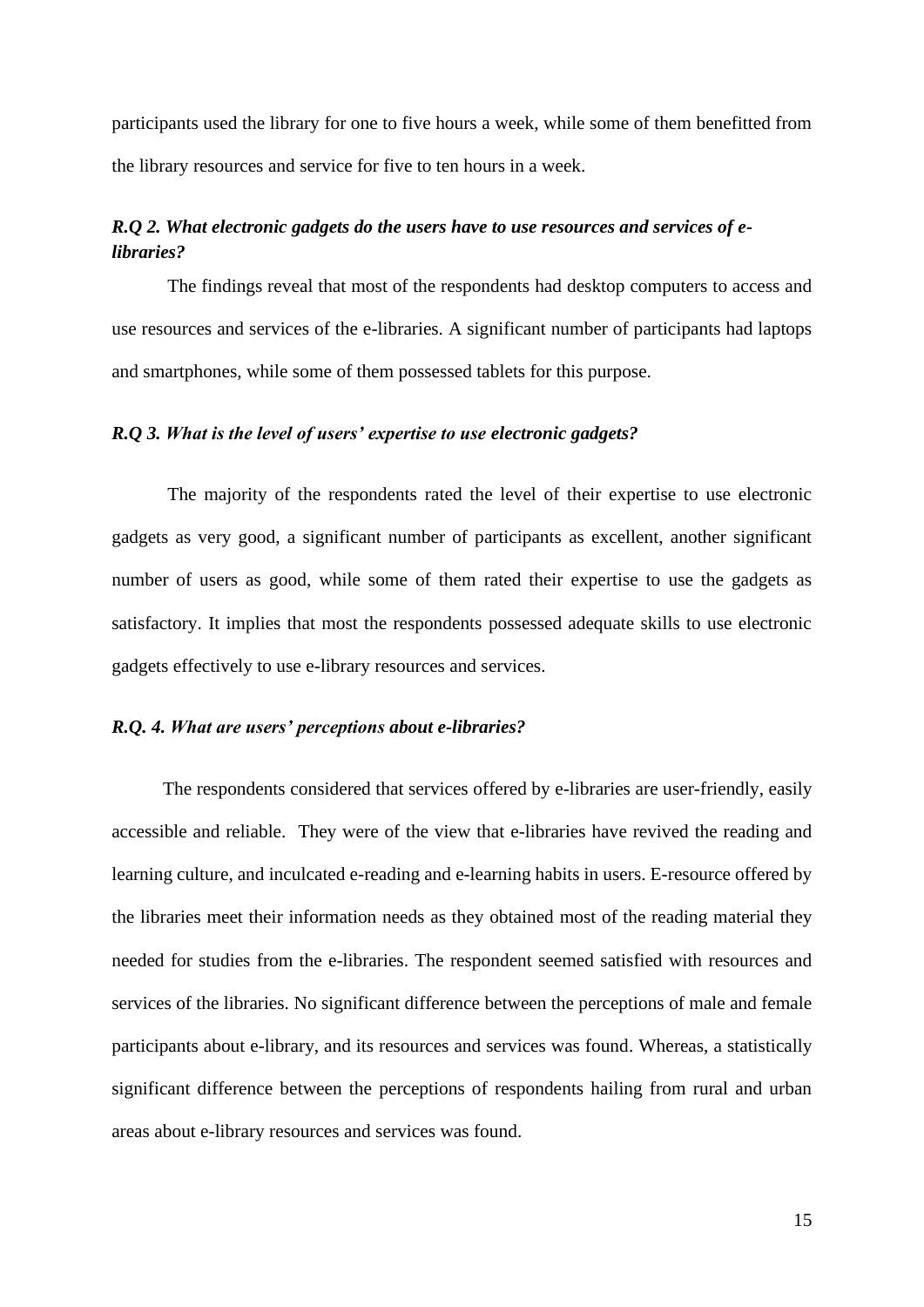### **Conclusion**

 The study employed the quantitative research method to address the research questions. The quantitative data was collected from users of four e-libraries established under the Punjab E-Library Project in South by employing the convenience sampling technique. The findings suggest that the majority of the respondents used e-libraries to gain benefit from their resources and services. The respondents had been using the libraries for more than two years. The respondents possessed various electronic gadgets, such as desktop computers, laptops, smartphones, tablets to access and use resources and services of the libraries, had adequate skills and expertise to utilize these gadgets. The respondents seemed satisfied with resources and services of the libraries. They viewed services of the libraries as reliable, user-friendly, and easily accessible. They obtained required information from resources of the libraries to meet their information needs, and were of the view that the libraries have inculcated e-reading and e-learning culture among users. The findings have implications for the library administration and LIS professionals to continue and further improve resources and services of the libraries in accordance with users' expectation and satisfaction.

#### **Recommendations**

The following recommendations are made:

- 1. The government authorities should enhance budget of the libraries in order to enhance resources and infrastructure including ICT equipment of the libraries.
- 2. The libraries should improve their ICT infrastructure including computers, internet, website, VPN to facilitate users to access and use the service and resources effectively.
- 3. The libraries should hire competent and skilled LIS professionals to manage libraries effectively. The existing staff should be provided with the opportunity to brush up their professional knowledge and skills. In-house training sessions should be arranged for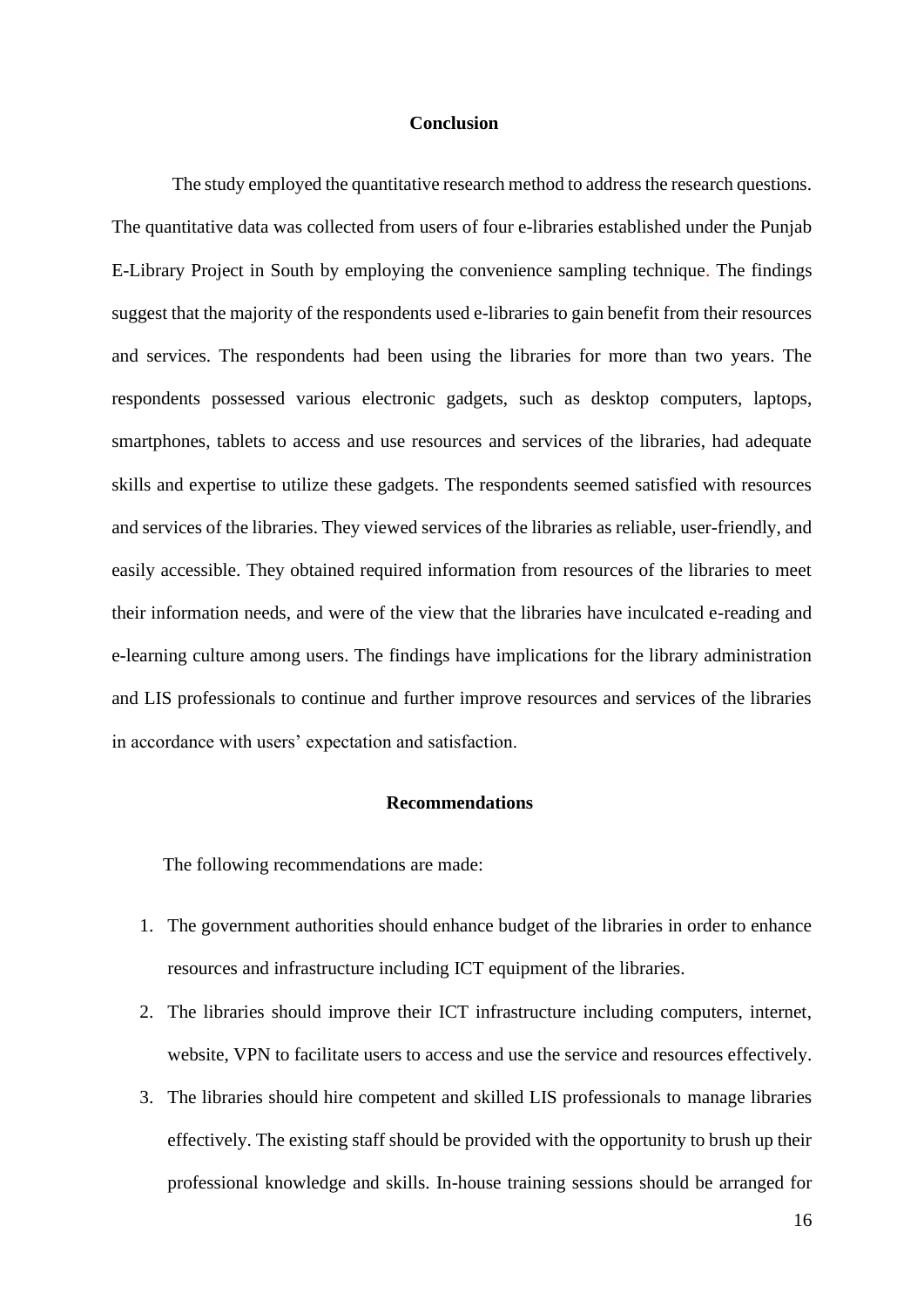the library professionals, and the staff should be encouraged to attend workshops, seminars organized by library associations and schools in the country.

- 4. The e-resources of the libraries should be enhanced keeping in view users' information needs in different subject areas.
- 5. The libraries should promote and publicize their resources and services regularly through some effective marketing techniques such as awareness sessions, publicity through radio, television, newspapers, brochures, etc.
- 6. Libraries should be open 24/7 or their opening hours should be extended so that maximum people can get benefit from the facilities offered by the e-libraries;
- 7. E-libraries should publish regular reports (at least every quarter) regarding the number of users they served, the number of new e-resources they added, any process improvements, details regarding the awareness sessions and seminars conducted by them. Such gesture will not only help tap the performance but also promote a healthy competition among the counterparts to take the lead while transforming their processes.

### **References**

- Al-Saleh, Y. N. (2004). Graduate Students' Information Needs From Electronic Information Resources In Saudi Arabia. *Florida State University Libraries*.
- Anyim, W. O. (2018). E-Library Resources And Services: Improvement And Innovation Of Access And Retrieval For Effective Research Activities In University E-Libraries In Kogi State Nigeria. *Library Philosophy And Practice*.
- Arms, W. (2005). Digital Libraries. New Delhi.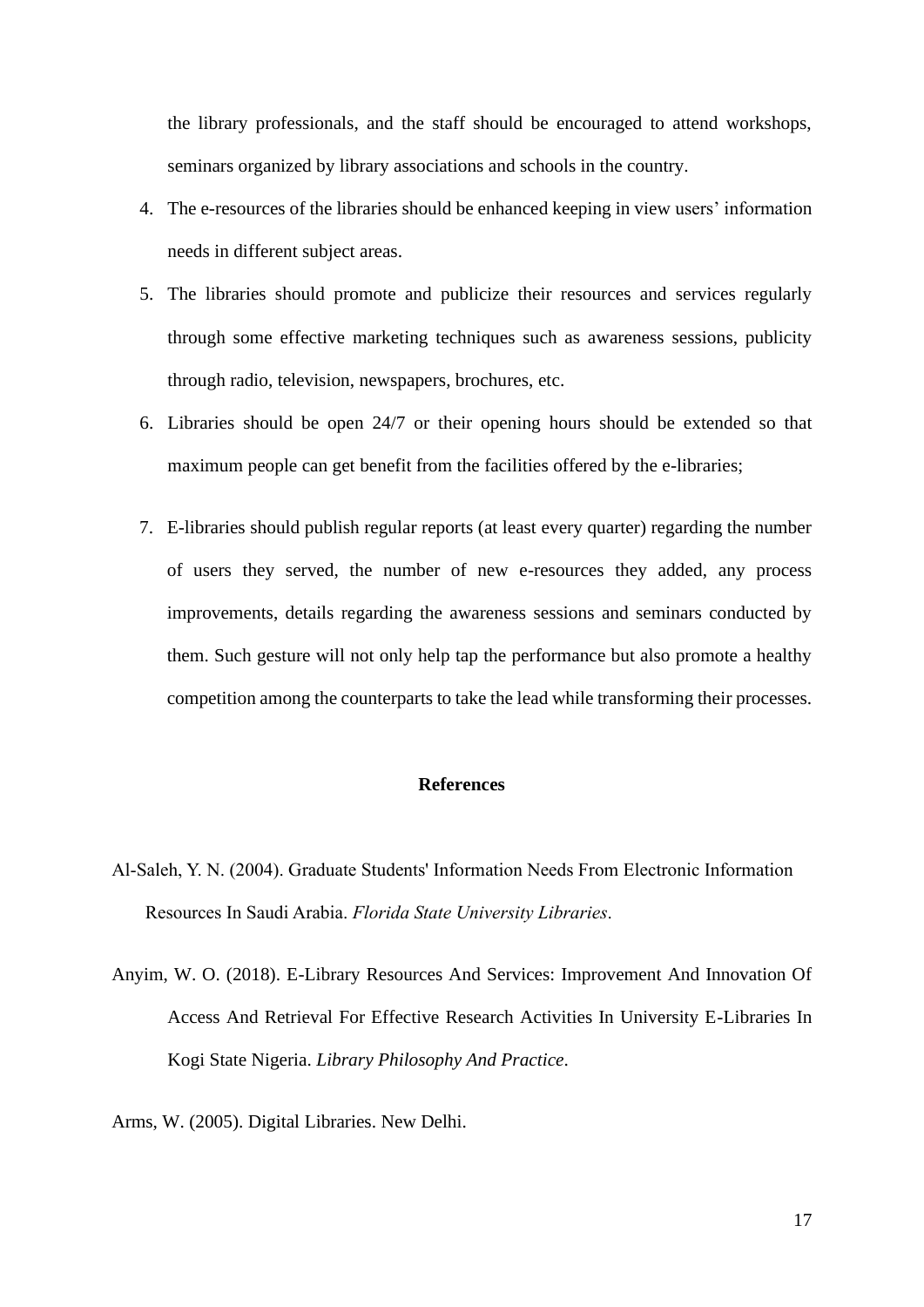- Bashir, M. S. (2011). Information And Communication Technology Development In Malaysia: Influence Of Competency Of Leaders, Location, Infrastructures, And Quality Of Services On Telecentre Success In Rural Communities Of Malaysia. *Australian Journal Of Basic And Applied Science, 5*(9), 1718–1728.
- Bashir, M. S., & Samah, B. A. (2011). Information And Communication Technology Development In Malaysia: Influence Of Competency Of Leaders, Location, Infrastructures, And Quality Of Services On Telecentre Success In Rural Communities Of Malaysia. *Australian Journal Of Basic And Applied Sciences, 5*(6), 1718-1728.
- Borrego, À. (., Anglada I De Ferrer, L. M., Barrios, M., & Comellas, N. (2007). Use And Users Of Electronic Journals At Catalan Universities: The Results Of A Survey. *The Journal Of Academic Librarianship, 33*(1), 27.
- Chirra, R., & Margam, M. (2009). Use Of Electronic Journals By Doctoral Research Scholars Of Goa University, India. *Library Hi Tech News, 26*(10), 12-15.
- Dorner, D. G. (2004). The Impact Of Digital Information Resources On The Roles Of Collection Managers In Research Libraries. *Library Collections, Acquisitions, & Technical Services*, 249-274.
- E-library (n. d.). Available at: [https://elibrary.punjab.gov.pk](https://elibrary.punjab.gov.pk/)
- Feng, L., Jeusfeld, M. A., & Hoppenbrouwers, J. (2005). Beyond Information Searching And Browsing: Acquiring Knowledge From Digital Libraries. *Information Processing & Management, 41*.

Fox, E. A. (1993). *Source Book On Digital Libraries.* Computer Science Technical Reports.

Griffin, S. M. (1998). NSF/DARPA/NASA Digital Libraries Initiative. *D-Lib Magazine*.